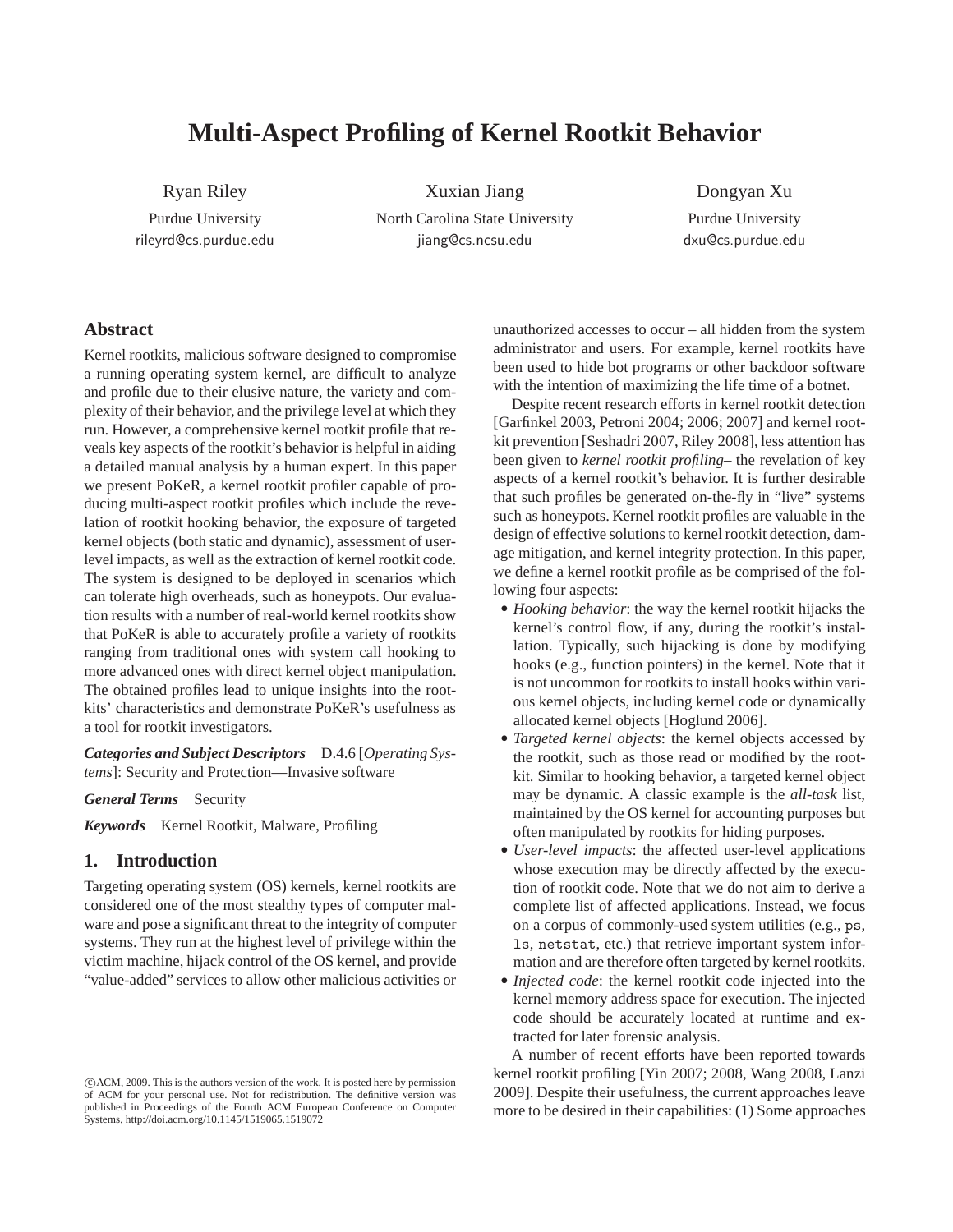

**Figure 1.** VMM-based PoKeR architecture

require prior availability of the kernel rootkit code and knowledge that the rootkit attack is going to occur. However, such requirement makes it difficult to profile zero-day kernel rootkits live. (2) The current profiling techniques only focus on one aspect of rootkit behavior (e.g., hooking behavior) or on one stage of a rootkit's life cycle (e.g., installation or execution but not both). (3) The key techniques used in the existing approaches such as system-wide tainting or slicing have well-known limitations and challenges that are hard to overcome. For example, taint-based information flow tracking can be circumvented by various control-flow evasion schemes [Cavallaro 2008].

To overcome the above limitations we present PoKeR (*P*rofiler *o*f *Ke*rnel *R*ootkits), a virtualization-based kernel rootkit profiler that generates multi-aspect kernel rootkit profiles during rootkit execution. PoKeR is designed to be deployed in a system that can tolerate high performance overhead, such as a honeypot which is subject to rootkit attacks in the wild. A PoKeR-enabled system executes normally until a kernel rootkit is installed and ready to execute malicious code injected into the kernel. At that point, PoKeR switches the system (a virtual machine or VM) to a rootkit profiling mode and applies a strategy called "*combat tracking*" 1 to automatically track and determine the kernel objects – either static or dynamic – that are being targeted by the kernel rootkit. In addition, when the targeted kernel objects are being manipulated, PoKeR records the relevant system call contexts and infers potential effects on user-level applications.

We have developed a prototype of PoKeR and used it to profile 10 representative real-world kernel rootkits that exhibit a broad range of attack methodologies. This includes basic system call table hooking, the more advanced technique of direct kernel object manipulation [Silberman 2006], manipulation of function pointers inside dynamic kernel data objects [Hoglund 2006], and others. The profiles generated by PoKeR capture multiple aspects of the rootkit's behavior and permit unique insights into each rootkit's characteristics. We have also measured the performance of our QEMUbased prototype and found that it degrades virtualization system performance between 3x and 6x during profiling, with the virtualization system itself adding an additional slowdown of 3.8x above and beyond that of the physical host.

The contributions of our work are as follows:

- We identify four key aspects of kernel rootkit behavior and use them to characterize and profile existing kernel rootkits.
- We define the concept of an *instantaneous rootkit detection system* and discuss how an existing kernel rootkit prevention system can be transformed into one so that a *detection point* can be generated to trigger rootkit profiling.
- We propose a technique called *combat tracking* to determine the identity and type information of rootkit-targeted kernel objects, even if they are dynamically allocated from the kernel heap.
- We develop a PoKeR prototype and present the evaluation results with 10 representative real-world rootkits. The obtained rootkit profiles provide useful insights into rootkit behavior, some of which are difficult to obtain without PoKeR, despite in-depth analysis.

# **2. Assumptions**

In this work we assume that a kernel rootkit has the same memory access privileges as the OS kernel itself. If the OS can read from or write to a memory location, so can the rootkit. This also means that the rootkit does not have privileges higher than that of the OS, such as those of a virtual machine monitor (VMM). The rootkit is free to modify any kernel objects, whether static or dynamic.

We also assume that the rootkit requires the execution of *injected code* at the kernel's privilege level. We do not, however, require that the injected code be persistent throughout the life cycle of the rootkit attack. We refer to a kernel rootkit that requires the execution of injected code at the kernel's privilege level as a *code injection kernel rootkit*. For ease of presentation, throughout this paper we will use the term kernel rootkit to refer to a code injection kernel rootkit. This assumption is realistic. Petroni et al. [Petroni 2007] surveyed 25 kernel rootkits and none of them violate our assumptions. In particular, all 25 rootkits make use of injected code in the

<sup>1</sup> Combat tracking, in war, is the art of hunting the enemy by following the signs he leaves behind as he moves. In PoKeR, we intend to follow the trail the rootkit leaves behind.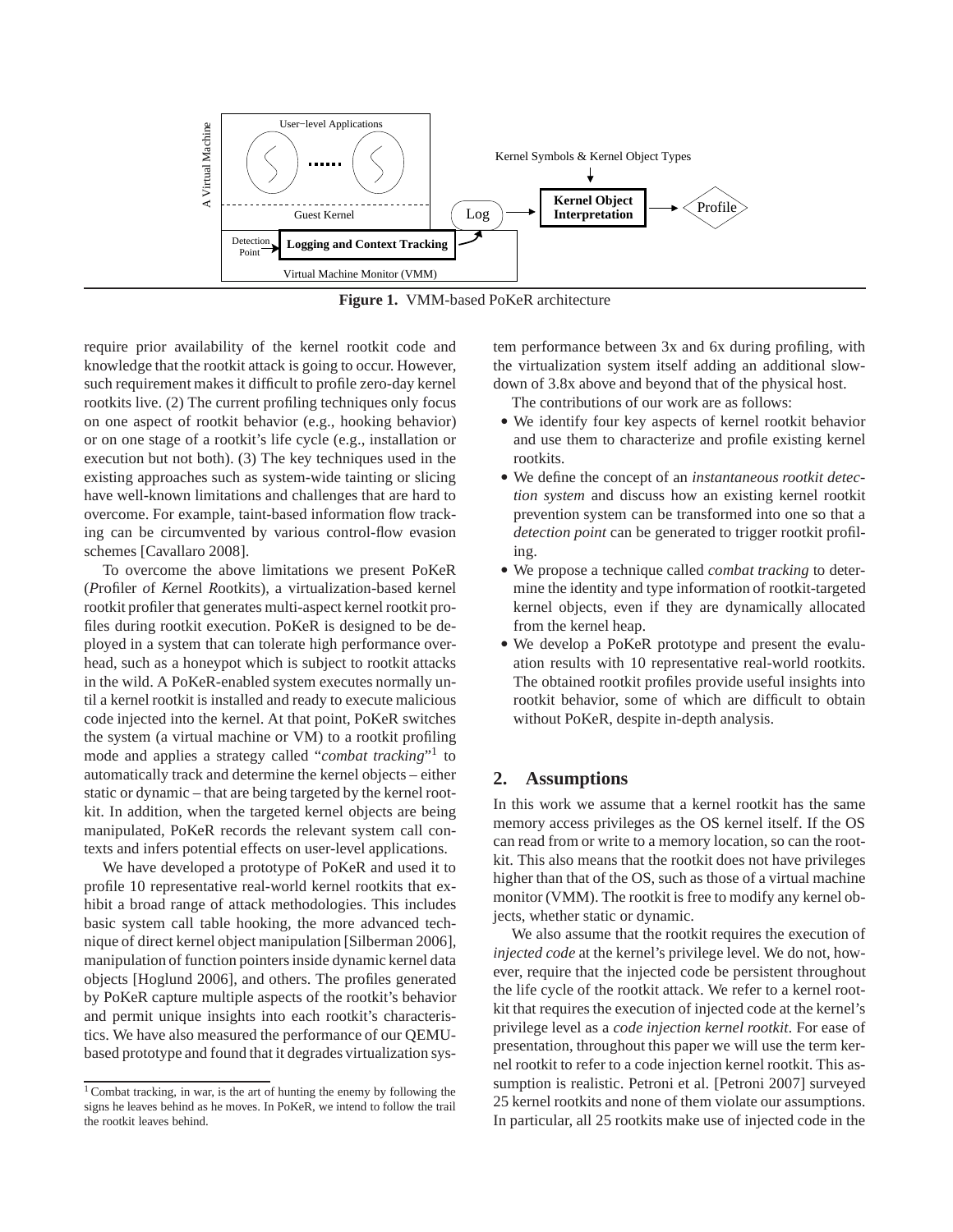kernel space, and 24 of them require injected code to be persistent throughout their lifetime.

With regards to PoKeR itself, we assume that it has access to the OS kernel source code for static analysis, or to debugging symbols and type information for an already compiled kernel binary. We also assume that the system PoKeR is running on can tolerate high performance overhead during profiling.

# **3. Design**

Figure 1 shows the overall architecture of PoKeR. As highlighted in the figure, PoKeR has two main components:

- The *Logging and Context Tracking* module resides inside the VMM and, once activated, collects runtime execution traces of malicious rootkit code. The execution trace is saved outside the target VM and contains information such as rootkit instructions executed, corresponding memory reads and writes, and associated execution context. The logging of execution context will be helpful later in assessing the user-level impacts of the rootkit attack. Note that the activation of this module requires a detection point and we will discuss it shortly in Section 3.1.
- The *Kernel Object Interpretation* module processes the collected execution trace and resolves read and write target addresses into the kernel objects read or manipulated by a rootkit. The dynamic nature of certain kernel objects significantly complicates the interpretation procedure.

There are three key challenges and techniques associated with the design of PoKeR. They will be presented in the following three subsections.

## **3.1 Switching to Profiling Mode**

As mentioned in Section 1, PoKeR is primarily designed to be used in environments which can tolerate high overhead. A PoKeR-enabled system has two modes of operation. The first mode, *detection mode*, is its initial state. While in this mode, an instantaneous rootkit detection system (defined below) watches for kernel rootkit execution. Most of PoKeR's rootkit profiling features are disabled during detection mode. The other mode, *profiling mode*, starts right at the *detection point*, when the instantaneous rootkit detection system reports that a kernel rootkit attack is about to occur. In profiling mode, PoKeR enables its profiling features and logs the rootkit's actions at a fine granularity, such as instruction execution, system calls, and memory reads and writes. PoKeR will then generate the rootkit's profile according to the four aspects defined in Section 1.

To ensure that all of a rootkit's actions are profiled properly, the detection point must be generated before the very first rootkit instruction is about to execute in the kernel. We refer to a detection system capable of meeting this strict time constraint as an *instantaneous detection system*. Existing work in the area of rootkit prevention, such as Livewire [Garfinkel 2003], SecVisor [Seshadri 2007], and our prior work – NICKLE [Riley 2008], can be used as instantaneous rootkit detection systems. These systems are developed based on various virtualization techniques. For example, SecVisor makes use of hardware virtualization support to prevent malicious kernel code from executing while Livewire and NICKLE leverage software virtualization to ensure only legitimate kernel code will be running in the kernel space. The design of PoKeR will allow it to make use of any of these systems to generate rootkit detection points.

#### **3.1.1 NICKLE as Instantaneous Detection System**

In this work, we leverage NICKLE to serve as the instantaneous detection system that generates kernel rootkit detection points for PoKeR. In the following, we will give a brief overview of NICKLE. Interested readers are referred to our previous paper [Riley 2008] for more details.

In short, NICKLE operates inside a VMM and protects commodity guest OSes. NICKLE maintains two separate memory spaces for a running VM. One, the standard memory, functions just like the normal memory space: It stores code and data for both kernel and user levels. The other, the shadow memory, stores only kernel code that has been authenticated by NICKLE. This is done via an on-the-fly technique that uses hashes of known good kernel code for authentication and copies only authenticated kernel code from the standard memory to the shadow memory. At run time, all kernel instruction fetches issued from the guest OS are transparently routed to the shadow memory while all other memory accesses are routed to the standard memory. As a result, a kernel rootkit that is attempting to execute its injected, unauthorized code in the kernel space would be unable to do so. Failing to go through NICKLE's kernel code authentication, the injected code will remain in the standard memory and cannot be fetched from the shadow memory. This is all done in a manner that is transparent to the guest OS, which does not need to be modified.

Turning the original NICKLE into an instantaneous rootkit detection system for PoKeR is a natural next step. Instead of simply blocking rootkit code execution, the system will allow the code to be executed unhindered from the standard memory. During a guest kernel instruction fetch the contents of the standard and shadow memory are compared to determine if the same instruction exists in both. If a kernel instruction that is about to be fetched exists in the standard memory but not the shadow memory (or if the contents simply differ) then unauthorized code is about to be executed at the kernel level. This serves as PoKeR's detection point, and the system can be switched to profiling mode.

Given that we know an instruction is malicious prior to executing it, we have the unique opportunity to identify and extract the malicious rootkit code. It can then be analyzed further later on, such as by static analysis. To aid in this, we also record the order in which the instructions were exe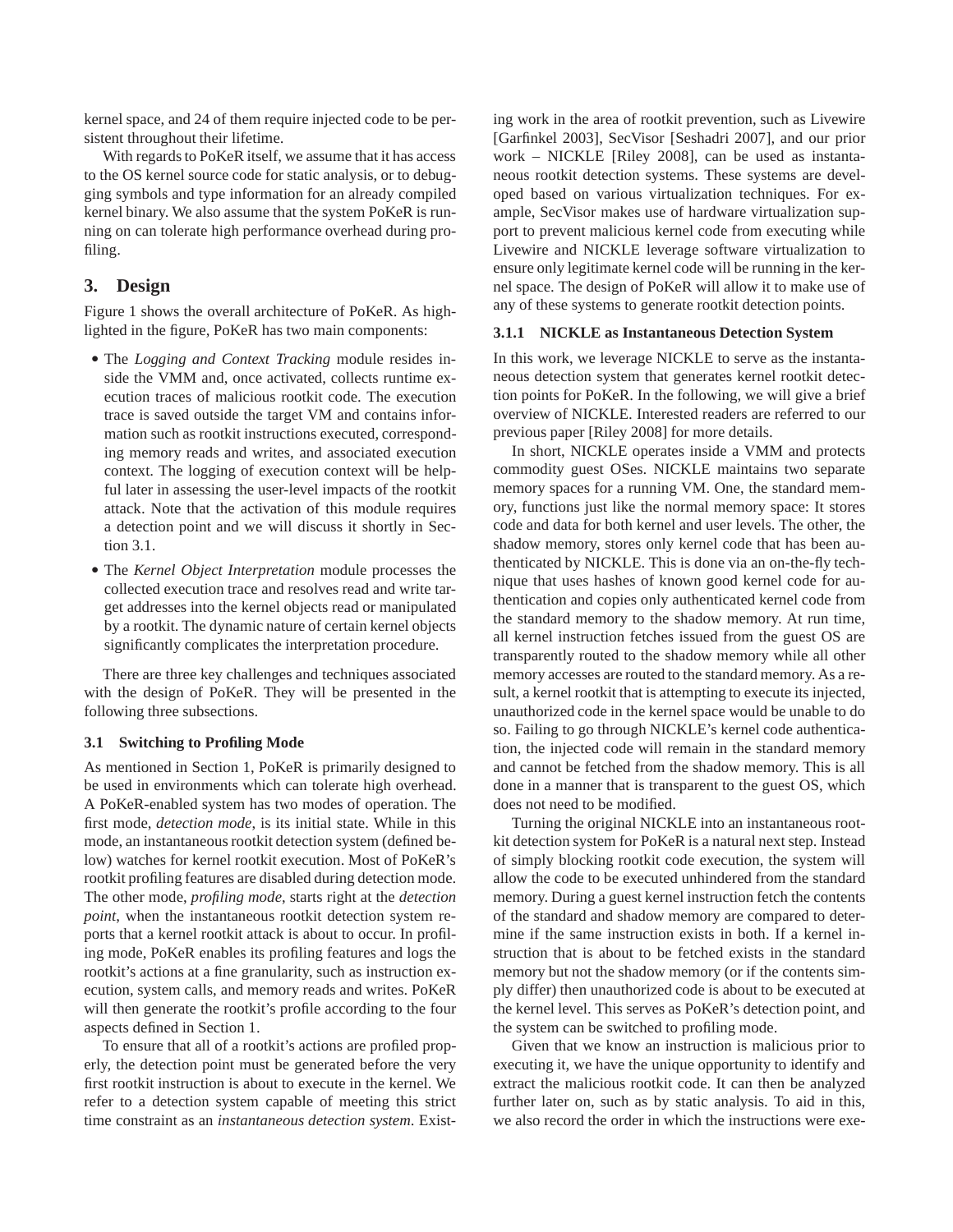cuted. In addition, the malicious code identification capability may allow profiling mode to turn on and off during profiling – on when rootkit instructions are executed and off when authenticated kernel instructions are executed. The dynamic toggling between detection mode (faster) and profiling mode (slower) may result in better rootkit profiling efficiency.

## **3.2 Tracking Targeted Kernel Objects**

Once kernel rootkit execution is detected and the profiling mode of PoKeR is switched on, it is necessary to keep track of all kernel objects manipulated by the kernel rootkit. The rootkit may, for example, traverse the entire process list looking for an entry with a specific PID to remove. Or, it may change key values in a TCP data structure within the kernel to mask the sending of data to a remote location. It is important that PoKeR be able to determine, upon the execution of a rootkit instruction, which kernel object is being read or modified. This is challenging because PoKeR operates at the VMM level, which does not directly provide a semantic view of the guest kernel objects. Unfortunately, current virtual machine introspection techniques [Garfinkel 2003, Jiang 2007, Payne 2007] do not support such a "reverse lookup" (namely, given a memory address, identify the corresponding kernel object).

A list of the rootkit's reads and writes is simple to obtain using PoKeR's logging and context tracking module, as it simply logs all reads and writes performed by the rootkit code. However, determining which kernel objects a rootkit is modifying is complicated by the fact that a large number of kernel objects are dynamically allocated. For example, we may know that a rootkit is modifying memory at address 0xc6600856, but if that address is located within the kernel's heap there is no simple way to determine what object it is. (This is one reason that a simple symbolic debugger cannot be used to track kernel objects.) This is in contrast to statically allocated kernel objects, whose addresses can be easily determined at compile time. In order to handle dynamically allocated kernel objects, we need to create an *addressto-dynamic object map* that can be used to translate memory addresses into the kernel objects they are a part of.

One key observation that helps in creating this address-todynamic object map is that all dynamically allocated kernel objects must be accessible in some way from global variables or CPU registers. If one imagines kernel objects as a graph where the edges are pointers, then all objects will be transitively reachable from at least one global variable. If an object is not reachable in this way, then the kernel itself will not be able to access it and the object cannot be used. A similar observation has also been made in previous work on both garbage collection [Boehm 1988] and state-based control-flow integrity [Petroni 2007]. A brute force approach for mapping an address to a dynamic object would be to search the entire memory graph. This would be extremely inefficient and thus undesirable.

| <b>Algorithm 1</b> Combat Tracking Algorithm                    |  |  |  |  |
|-----------------------------------------------------------------|--|--|--|--|
| <b>Requires:</b> addr: Address of read.                         |  |  |  |  |
| val: Value read.                                                |  |  |  |  |
|                                                                 |  |  |  |  |
| if addr in static map then                                      |  |  |  |  |
| // Query the static data for type information of the address    |  |  |  |  |
| $type \leftarrow static_oobjects(addr)$                         |  |  |  |  |
| else                                                            |  |  |  |  |
| if addr in dynamic map then                                     |  |  |  |  |
| // Query the dynamic map instead                                |  |  |  |  |
| $type \leftarrow query\_dynamic\_map(\text{addr})$              |  |  |  |  |
| else                                                            |  |  |  |  |
| // No type information known                                    |  |  |  |  |
| return                                                          |  |  |  |  |
| end if                                                          |  |  |  |  |
| end if                                                          |  |  |  |  |
| <b>if</b> type is a pointer <b>then</b>                         |  |  |  |  |
| // If we have a pointer, val is the address of a kernel object  |  |  |  |  |
| $d_{\texttt{type}} \leftarrow \text{derference}(\texttt{type})$ |  |  |  |  |
| add_dynamic_map(val, d_type)                                    |  |  |  |  |
| end if                                                          |  |  |  |  |

To support the address-to-dynamic object mapping in a more efficient way, we propose a technique called "combat tracking." The key observation in our combat tracking technique is that in order for a kernel rootkit to find the address of a dynamically allocated kernel object, it will first traverse to it from a statically allocated one. The rootkit, much like PoKeR, is naturally ignorant of the layout of dynamic kernel objects, and therefore will do a series of reads of kernel memory in order to reach the objects. By tracking a rootkit through its series of reads, we can dynamically build up an address-to-dynamic object map for PoKeR to look up a corresponding dynamic kernel object when given a memory address.

Algorithm 1 shows the combat tracking algorithm executed by PoKeR's kernel object interpretation module. The algorithm assumes the availability of an initial map of static objects and uses that, combined with the rootkit's reads, to build the map of dynamic objects on the fly. (In our prototype, the static kernel object map as well as the object type definitions come from a copy of the kernel compiled with debug symbols.) The first step in the algorithm is to determine what type of data the address being read is. We first query the static object map to see if the object is a global object and if that fails then we check our dynamic object map to see if we have previously added this address to the map. Once we find the type of the object being read, we determine if it is a pointer. We care about pointers because if a read occurs on a pointer object, then the value of the read corresponds to the address of a kernel object. This may be a kernel object we haven't seen before, and it can be used to further build the dynamic map. Given this, in the event the rootkit did read a pointer, we determine the value read by the rootkit (the address of the new object) as well as the de-referenced type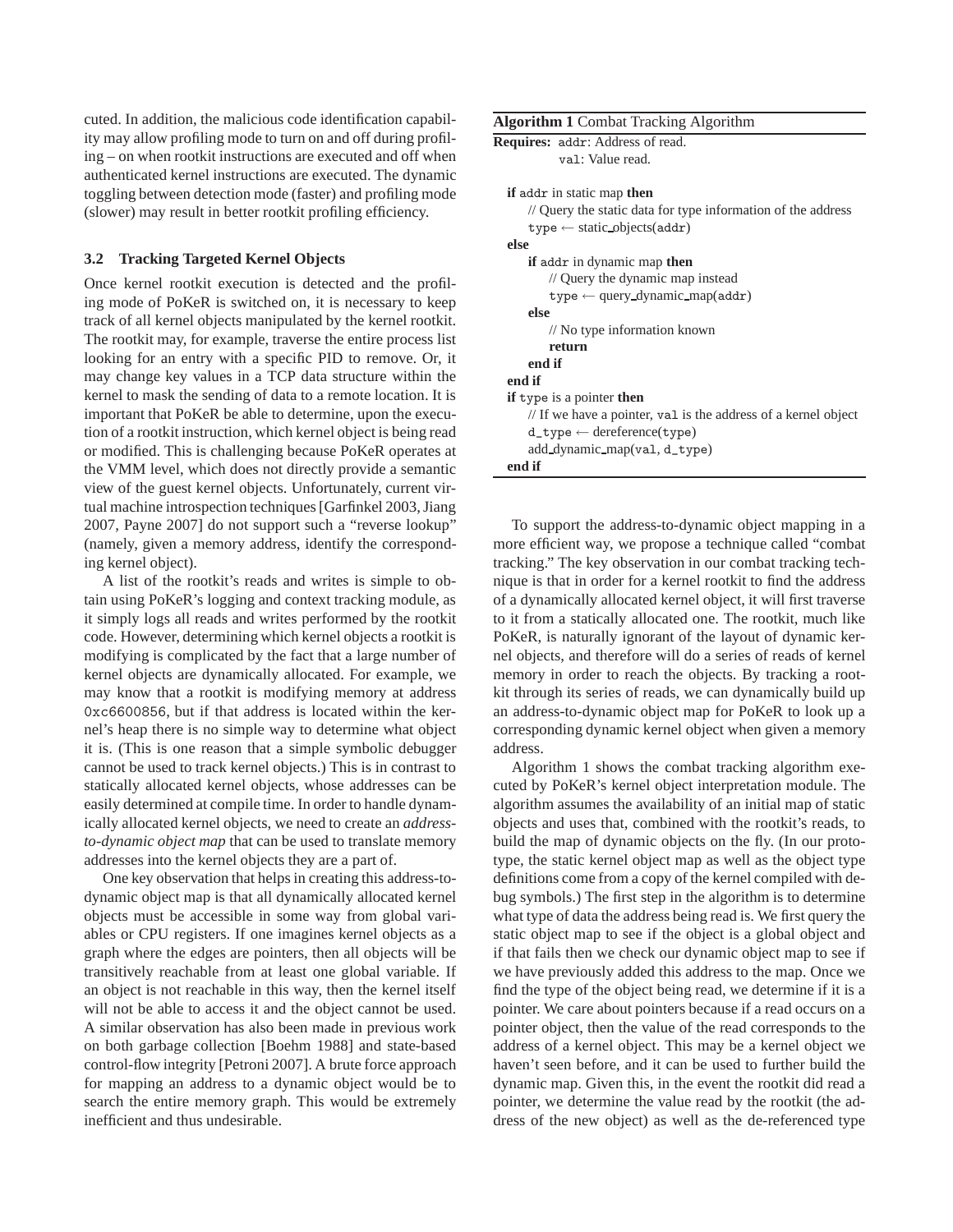of the pointer (the type of the new object) and we add this information to the dynamic map. In this way we progressively build up the address-to-dynamic object map based on the rootkit's reads.

To illustrate combat tracking, let us consider an example. Figure 2 is a simplified representation of the process list maintained in the Linux kernel. There is one global data structure at address 0xc0300000, init\_task, which forms the head of a linked list of dynamically allocated struct task struct structures. If a rootkit were to try and find the task struct for pid 3, it would do the following. First, it would read address 0xc0300004 in order to find the next\_task pointer in the global task\_struct. It would receive back 0xc11a0000, the address of the next structure. Next, it would read the pid of that next structure at address 0xc11a0000, and when it found that it was not 3, it would read 0xc11a0004 to find the next task struct to search on. It would repeat this procedure until it found pid 3 in the task struct at address 0xc11c0000. From there it may modify a variable in that data structure (say at address 0xc11c0008) in order to perform some sort of kernel object manipulation.

Without combat tracking, we would only know that the rootkit did a write at address 0xc11c0008 and we would have no way of knowing what kind of data was at the address. With combat tracking, given the entire chain of reads, the dynamic map would be built: When the rootkit first reads the next task element of init task, a query of the initial static map tells us that the read corresponds to an object of type struct task struct \*. Given this knowledge, combined with the fact that the rootkit reads 0xc11a0000 from that location, we know that address 0xc11a0000 contains a struct task struct and add it to our dynamic map. When the rootkit later reads the next task pointer from that dynamic data structure, we know (thanks to what we learned from the previous read) that the read is for another pointer of type struct task struct \* and can add that element of the linked list to our dynamic map as well. We continue on in this fashion until we have a map of all the data structures the rootkit has read. Later, when the write to address 0xc11c0008 occurs, we can check the dynamic map to know that the address is part of a task struct and determine which element of the data structure is being modified.

We do not keep track of a kernel object's lifetime and remove its entry from the dynamic map right after its deallocation. The entry will still exist in the map despite there being no object at that location. Such a "stale entry" does not matter, however, because the rootkit should not access a deallocated kernel object. (If it does, it is most likely a programming error.) If a new object is ever allocated at a previously used address, then the chain of rootkit reads to the new object will result in the stale entry being replaced by a new entry that corresponds to the new object.

## **3.3 Discovering Rootkit Hooking and User-Level Impacts**

For many kernel rootkits, one key reason for manipulating a specific subset of kernel objects is to eventually hijack the kernel's control flow so that the rootkit can somehow affect the execution state of the running kernel. The hijacking behavior is typically accomplished by modifying function pointers, many of which may be stored in dynamically allocated objects within the kernel's heap. To reveal a rootkit's hooking behavior, it is vital that we be able to find these hooks as they are being installed. It is also possible for the rootkit to directly modify legitimate code to force a call to the rootkit code. Fortunately, both types of changes can be thought of as a subset of the kernel object tracking problem (Section 3.2). Tracking modifications to existing code is similar to tracking modifications to static objects; whereas tracking function pointer modifications is simply a part of tracking object modifications using combat tracking – the main reason being that the modified function pointers belong to certain kernel objects.

As an example, consider a Linux kernel module (LKM) based rootkit<sup>2</sup> with the goal of ensuring that files that end in the extension ".hacker" are never visible to a user. The attacker installs this malicious rootkit as a kernel module using the insmod command. The system copies the malicious module into memory and then runs the module's init() function. Before the first instruction from init() is executed, the instantaneous rootkit detection system generates a detection point which turns on PoKeR's profiling mode. Next, the rootkit's initialization function modifies the system call table so that the system call originally used to retrieve a directory listing is changed to point to a malicious function that ensures files ending in .hacker do not appear in the listing. The write to the system call table is logged and interpreted. Thus the code's hooking point is discovered and the control flow modification made by the rootkit is profiled.

In addition to determining which function pointers get hijacked by a kernel rootkit, it is also desirable to determine how the modified kernel control flow will impact system calls made by user-level programs. This may help ascertaining which user-level programs are being targeted by a specific rootkit as well as giving us a general understanding of what the rootkit is trying to hide. For kernel rootkits that modify the system call table, such impact is fairly obvious: explicitly modified table entries will result in hijacked control flow when the corresponding system calls are made. For rootkits that do not directly modify system call table entries, however, determining which system calls will be affected is less obvious.

To determine which system calls get their control flow hijacked at runtime, we need to be able to correlate the execution of malicious rootkit code with the execution of

 $2$ An LKM based rootkit is a kernel module that implements rootkit functionality. It can be loaded into the kernel like a normal driver.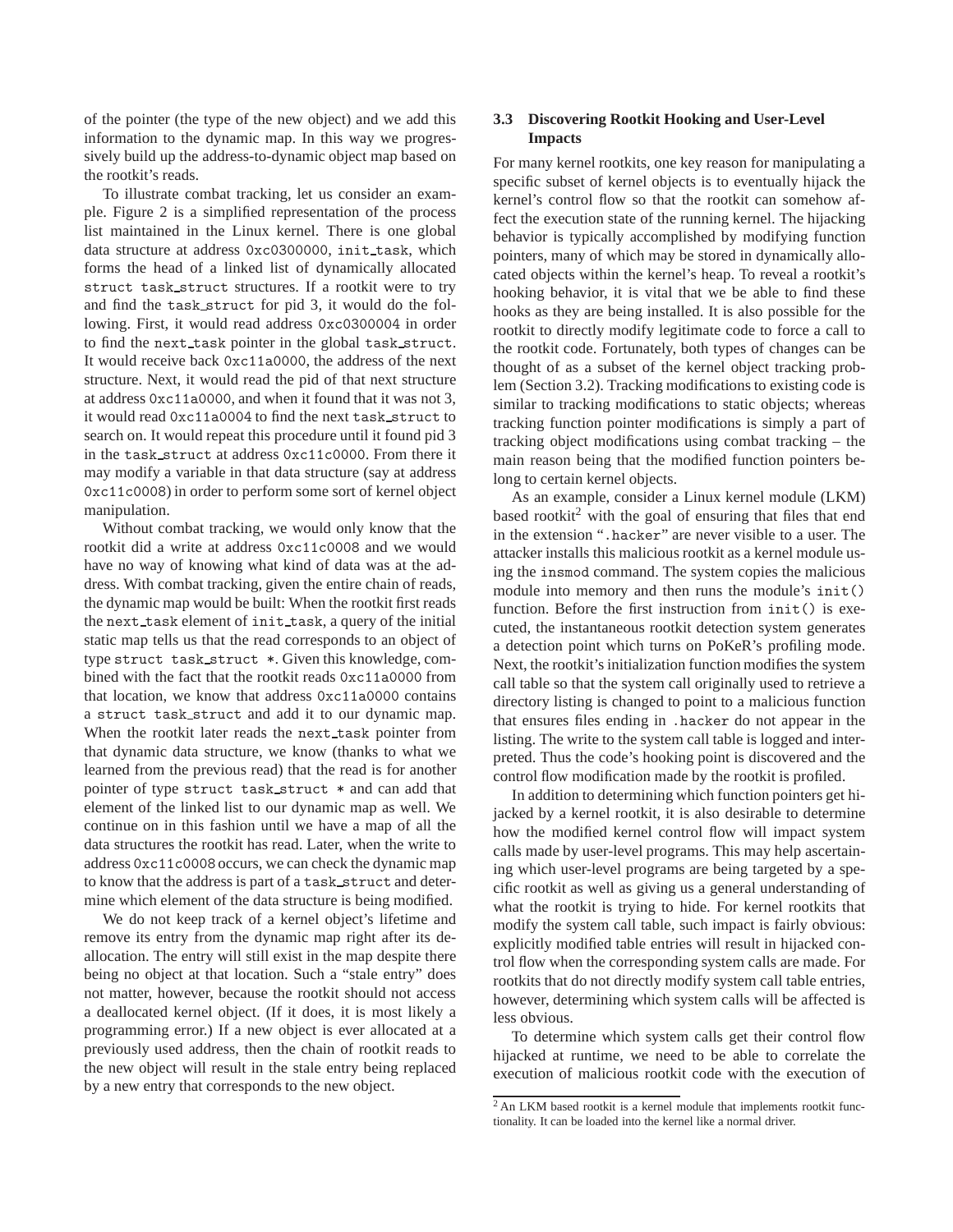

**Figure 2.** A simplified example of a Linux process list

the system call that led to it. To accomplish this, PoKeR will track the execution of system calls and apply a virtual machine introspection technique [Jiang 2007] to determine the current process context, namely which process is making the system call. Note that by logging the starting point when a system call is made and the ending point when the system call returns, PoKeR can effectively keep track of the lifetime of the system call. If malicious code execution is detected, PoKeR will infer the current process context of the malicious code execution and determine if any ongoing system call has the same process context. If so, the control flow of that system call is hijacked.

## **4. Implementation**

To validate our design, we have developed a prototype of PoKeR. In this section we will describe its implementation.

## **4.1 Instantaneous Rootkit Detection**

As mentioned in Section 3.1.1, NICKLE is our instantaneous rootkit detection system. NICKLE has been implemented and tested in multiple VMM platforms such as QEMU [Bellard 2005], VirtualBox [Innotek], and VMware Workstation [VMware]. In this work, we have chosen the QEMU port of NICKLE for implementation convenience.

#### **4.2 Logging and Context Tracking**

Once NICKLE signals the detection of malicious kernel rootkit code, PoKeR enters profiling mode. In profiling mode all kernel instructions are interpreted using the built-in dynamic re-compiler (a virtualization technique based on efficient, dynamic translation of guest code into host code) in QEMU so that the rootkit's actions can be logged at a fine granularity.

A sample of the log is shown in Figure 3. It shows the seven different types of log entries. The R and W log lines (lines 2 and 4) signify that the malicious rootkit code is now reading or writing. The reads and writes are caught by extending the QEMU-translated VM memory access instruction to include a check on whether the instruction issuing the access is malicious. The first argument on the line is the memory address being read or written and the second argument is the corresponding memory content. The E log line

| $1: M - 0xc883d000$                 |
|-------------------------------------|
| 2: R - $0xc1548054 - 0xc154a000$    |
| $3: C - 0xc6706000$                 |
| $4: W - 0xc6707f24 - 0xc6707f3c$    |
| 5: $SC - 619 - insmod - sys\_write$ |
| $6: E - 0xc883ea28 - 619$           |
| $7: SR - 619 - insmod$              |

**Figure 3.** Sample log entries generated by PoKeR

(line 6) signifies the execution of rootkit code and is generated by PoKeR while a malicious instruction is being translated for execution. The arguments are the address of the malicious instruction and the pid of the process context it is running in, respectively. The M log line (line 1) is emitted whenever a kernel module is loaded – as seen by virtual machine introspection that is a part of NICKLE – and signifies the base address of that module's kernel data structure. (The M log line is the one item logged before a detection point is raised.) The C log line (line 3) is used to signify the address of the task structure of the currently running process (current in Linux) and is output preceding a read or write from that task structure.<sup>3</sup> The SC and SR log lines (lines  $5$ and 7) signify the start and end, respectively, of a system call. The SC log line includes information about the pid, program name, and system call made and is generated by extending the specific binary translation of the system call interrupt (int 0x80 and sysenter). The SR log line only conveys the pid and program name, and is generated during the kernel-to-user mode switch.

The SC, SR, and E log entries allow us to determine which system calls have their control flow hijacked by a kernel rootkit. This is done by correlating the system call log entries with the rootkit code execution entries via the process context information. We parse through the log file and track currently running system calls (they begin with an SC and end with an SR) for running processes. In the event an E log

<sup>&</sup>lt;sup>3</sup> We would like to point out that current in Linux is not an actual variable, it is instead a macro that derives the address of the task structure for the currently running process based on the runtime stack. The address of current cannot be determined by static analysis and this hint is needed by the object tracker later on. We output current during rootkit reads and writes that involve the task structure for the currently running process.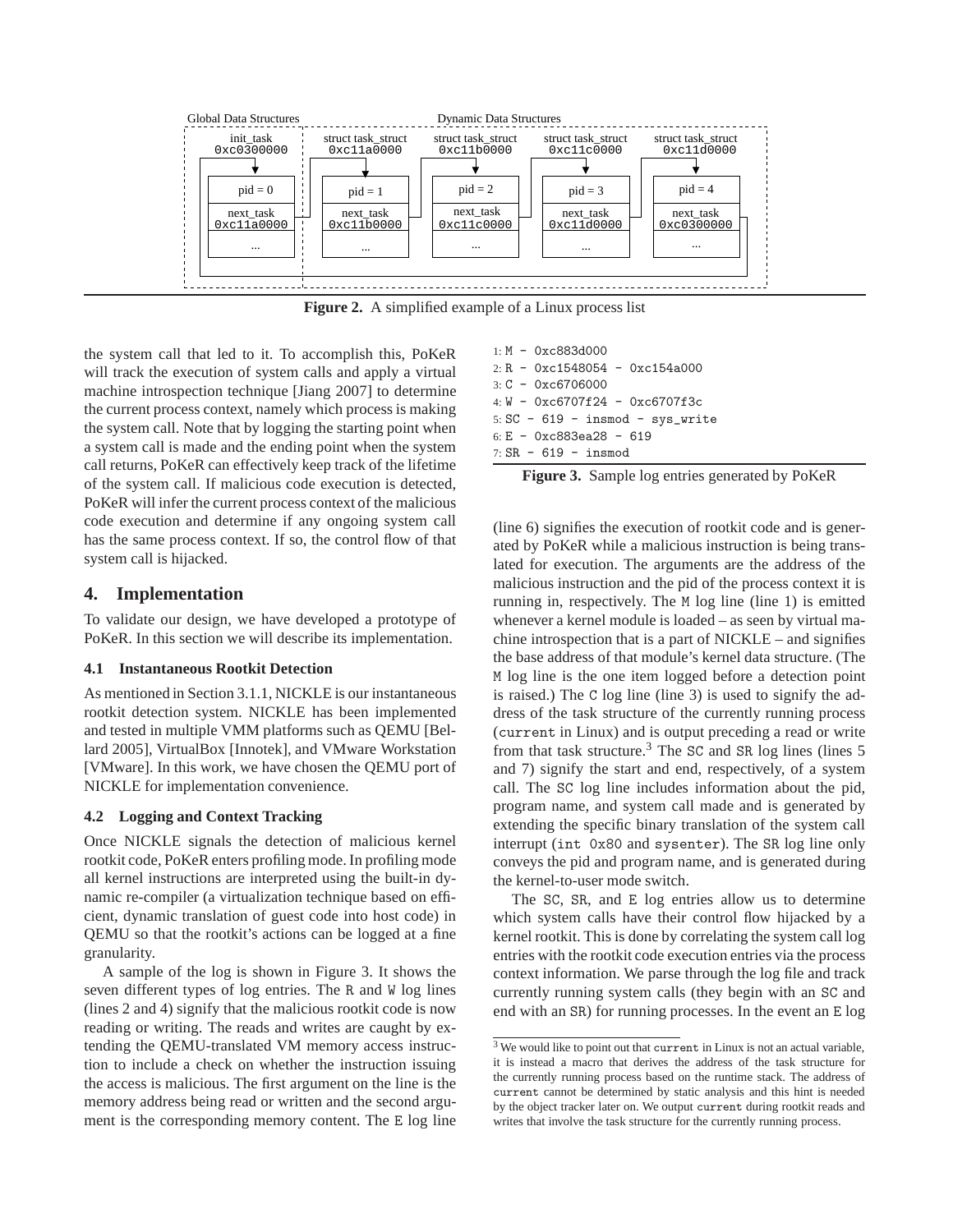line for a given process occurs while there is an open system call in that process, we know that the system call's control flow has been hijacked.

As mentioned earlier, the malicious rootkit instructions executed are logged along with the order in which they are executed. Later, a customized disassembler [libdisasm] is used to combine these two pieces of information and produce a copy of the rootkit's executed code annotated with its order of execution.

## **4.3 Kernel Object Interpretation**

Once the log file of memory accesses is available, it is important to translate these accesses into names and types of the corresponding kernel objects. To track both static and dynamic kernel objects as described in Section 3.2, static analysis must be performed on the kernel itself. PoKeR can then use this information in conjunction with the rootkit's memory reads to instantiate our combat tracking technique.

The Linux kernel is a large, complicated code base that makes traditional static analysis difficult. However, by compiling a copy of the kernel with debug symbols (the -g flag to gcc) the GNU debugger (gdb) [Free Software Foundation] can be used to extract the types, names, and locations of all static kernel objects. We modified gdb to facilitate easier access to this information and query for static kernel object information.

PoKeR's kernel object interpretation module is written in Python and implements combat tracking. It uses gdb for static type information and progressively builds its own internal map of dynamic kernel objects by processing rootkit reads using the algorithm in Section 3.2. The rootkit's kernel object manipulation profile can then be produced by querying the static and dynamic kernel object maps in interpreting the rootkit's memory writes. Our implementation also facilitates manual type annotation to accommodate *union* types. For the current prototype *union*s are handled by having a human user decide before hand which type should be used when that specific union is encountered. Another possibility would be to bifurcate union decisions by inserting all possibilities into the dynamic map. This could, however, result in an explosion of search space in the map. We look to emerging work in the area of automatic type determination [Cozzie 2008] to eventually automate the handling of unions.

## **5. Evaluation**

In this section we present the results of using PoKeR to profile 10 real-world kernel rootkits and give a brief evaluation of PoKeR's performance. In our experiments, the host machine is an Intel Core 2 - 2.4GHz desktop running Ubuntu 8.10. The VMM is a modified version of QEMU 0.9.0 running with KQEMU enabled<sup>4</sup>. Our guest OS is Red-

Hat  $8.0<sup>5</sup>$  running a recompiled version of its stock kernel, Linux 2.4.18-14. The recompilation is needed to produce a version with debug symbols (Section 4.3.)

Table 1 shows an abbreviated summary of the profiling results. For each kernel rootkit, its profile consists of the four aspects described in Section 1. The first aspect, hooking behavior, is revealed by the modified function pointers in certain kernel objects shown in Table 1. The second aspect of the profile, targeted kernel objects, indicates which objects are of interest to a rootkit. Kernel objects read but not modified are part of this aspect of the profile, but are not shown in the table due to the sheer quantity of them and lack of space.

The third aspect of the profile is the potential impact on user-level programs. Given that most rootkits have a primary goal of altering a system administrator's view of the OS, we ran a corpus of 10 system utility programs that retrieve system information that kernel rootkits tend to hide. Four of them, w, who, uptime, and finger are capable of showing information related to currently logged-in users. Two, netstat and ifconfig, reveal information about network usage. Another pair, ls and bash, can reveal the existence of files. Information about running processes can be obtained by ps. Finally, lsmod shows the list of installed kernel modules.

These 10 programs were run and tested to see how many of the system calls they made resulted in the execution of rootkit code. They do not, however, represent the execution of all possible system calls. While a program could be written to exercise all system calls, the enormous variety of arguments and the control paths that those arguments could trigger would make it infeasible to ensure that the program would follow all hooked rootkit code paths. By using programs that a rootkit tends to hide information from, we expect that at least a portion of the malicious rootkit code will be triggered. During the execution of those 10 utility programs, 39 different system calls got executed and those that led to rootkit code execution are shown in Table 1. The last aspect of the profile is the extracted kernel rootkit code shown in Table 1 only by the number of rootkit instructions extracted. This is useful for determining the approximate size of a kernel rootkit, and the code is made available by PoKeR for further analysis, as shown in Section 5.2.2.

## **5.1 Profiling-based Study of Rootkit Behavior**

As a kernel rootkit investigation tool, PoKeR allows a human expert to quickly ascertain and classify a rootkit's attack methodology without solely relying on manual analysis of the rootkit's binary, source code, or the compromised OS. In the following, we summarize the findings that generalize across the rootkits we have profiled using PoKeR.

<sup>4</sup> KQEMU is a host kernel module to enhance QEMU's performance by running some guest code natively on the host processor. It was disabled for

the SucKIT experiments because it interferes with an instruction related to the interrupt descriptor table.

<sup>5</sup> We choose this version of Linux because it allows all the rootkits we experimented with to work properly.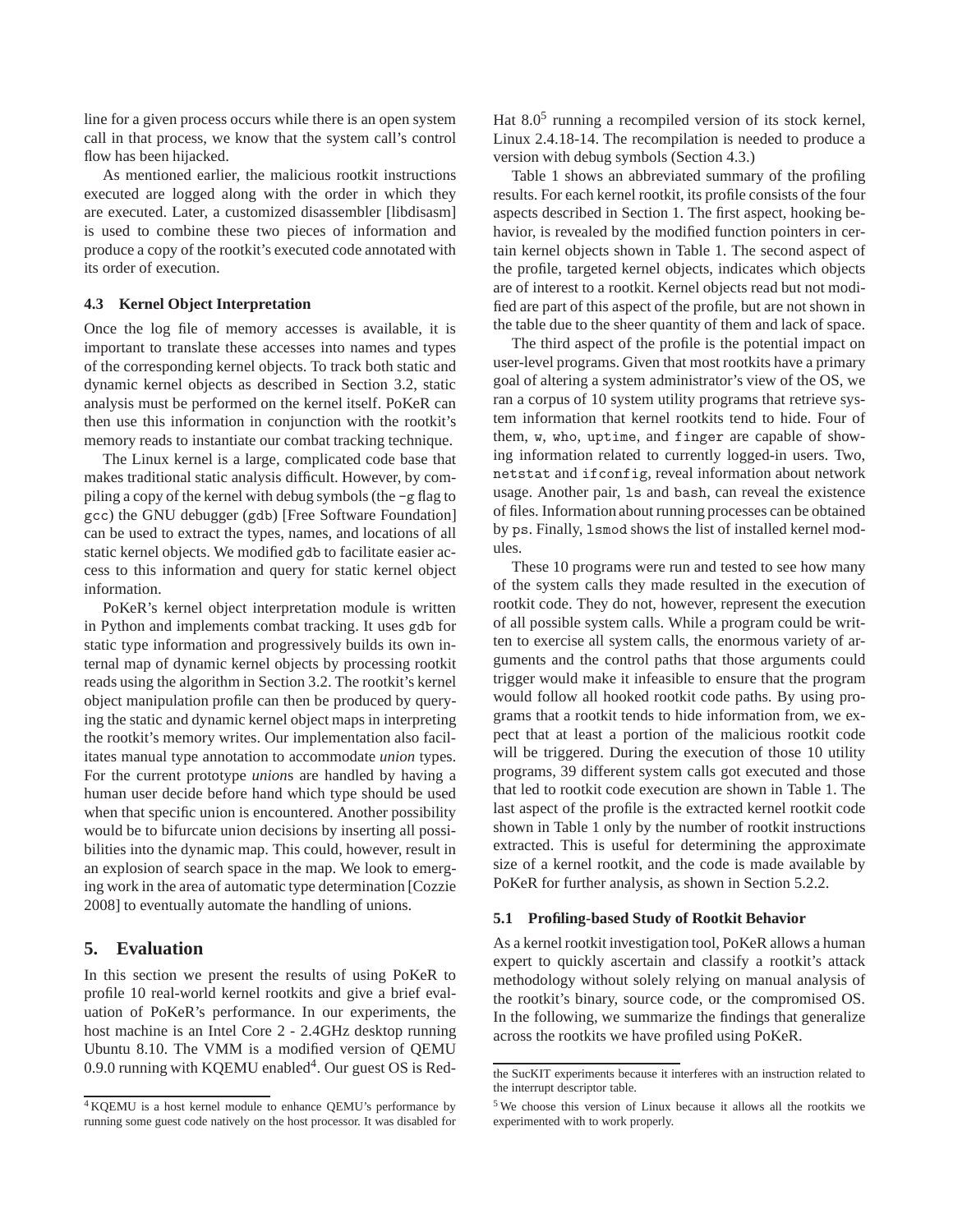|                  |              | <b>Kernel Objects Modified</b>                 | <b>User-Level</b>                                  |                                |                    |
|------------------|--------------|------------------------------------------------|----------------------------------------------------|--------------------------------|--------------------|
| <b>Name</b>      | Code         | <b>Kernel Object</b>                           | <b>Note</b>                                        | <b>Impacts</b>                 | <b>Attack Type</b> |
| <b>SucKIT</b>    | $1687$ instr | sys_call_table[59]                             | <b>Function Pointer</b>                            | $2 - fork$                     | code change,       |
| 1.3 <sub>b</sub> |              | system_call at offset 47                       | Code                                               | $3 - read$                     | syscall hook       |
|                  |              | tracesys at offset 27                          | Code                                               | 4 - write                      |                    |
|                  |              | current->addr_limit                            | Data Object                                        | $5 -$ open                     |                    |
|                  |              | current->flags                                 | Data Object                                        | $6 - close$                    |                    |
|                  |              |                                                |                                                    | $11 -$ execve                  |                    |
|                  |              |                                                |                                                    | 85 - readlink                  |                    |
|                  |              |                                                |                                                    | 195 - stat64                   |                    |
|                  |              |                                                |                                                    | 196 - 1stat64                  |                    |
|                  | 475 instr    | sys_call_table[3,5,6,141,167]                  | <b>Function Pointers</b>                           | 220 - getdents64<br>$3 - read$ |                    |
| rial             |              |                                                |                                                    | $5$ - open                     | syscall hook       |
|                  |              |                                                |                                                    | 6 - close                      |                    |
|                  |              |                                                |                                                    | 167 - query_mod                |                    |
| rkit 1.01        | 12 instr     | sys_call_table[23]                             | <b>Function Pointer</b>                            |                                | syscall hook       |
| knark            | 490 instr    | sys_call_table[2,3,11,37,54]                   | <b>Function Pointers</b>                           | $2 - fork$                     | syscall hook       |
| 0.59             |              | sys_call_table[79,120,141,220]                 | <b>Function Pointers</b>                           | $3 - read$                     |                    |
|                  |              | current->flags                                 | Data Object                                        | $11 -$ execve                  |                    |
|                  |              |                                                |                                                    | $54 - i$ octl                  |                    |
|                  |              |                                                |                                                    | 220 - getdents64               |                    |
| kbdv3            | 30 instr     | sys_call_table[30,199]                         | <b>Function Pointers</b>                           | 199 - getuid32                 | syscall hook,      |
|                  |              | current->uid                                   | Data Object                                        |                                | <b>DKOM</b>        |
|                  |              | current->euid                                  | Data Object                                        |                                |                    |
|                  |              | current->gid                                   | Data Object                                        |                                |                    |
|                  |              | current->egid                                  | Data Object                                        |                                |                    |
| adore            | 770 instr    | sys_call_table[2,4,5,6,18,37,39,84,106]        | <b>Function Pointers</b>                           | $2 - fork$                     | syscall hook       |
| 0.42             |              | sys_call_table[107,120,141,195,196,220]        | <b>Function Pointers</b>                           | 4 - write                      |                    |
|                  |              |                                                |                                                    | $5$ - open                     |                    |
|                  |              |                                                |                                                    | 6 - close                      |                    |
|                  |              |                                                |                                                    | 195 - stat64                   |                    |
|                  |              |                                                |                                                    | 196 - Istat64                  |                    |
|                  |              |                                                |                                                    | 220 - getdents64               |                    |
| adore            | 733 instr    | sys_call_table[1,2,6,26,37,39,120,141,220]     | <b>Function Pointers</b>                           | $1 - exit$<br>$2 - fork$       | syscall hook,      |
| 0.53             |              | proc_net->subdir->next->()->next->get_info     | <b>Function Pointer</b><br><b>Function Pointer</b> | $3 - read$                     | data hook          |
|                  |              | proc_root_inode_operations->lookup             |                                                    | $5$ - open                     |                    |
|                  |              |                                                |                                                    | $6 - close$                    |                    |
|                  |              |                                                |                                                    | 85 - readlink                  |                    |
|                  |              |                                                |                                                    | 195 - stat64                   |                    |
|                  |              |                                                |                                                    | 220 - getdents64               |                    |
| adore-           | 785 instr    | proc_net->subdir->next->()->next->get_info     | <b>Function Pointer</b>                            | $3 - read$                     | data hook          |
| ng               |              | proc_root_inode_operations->lookup             | <b>Function Pointer</b>                            | $5$ - open                     |                    |
| 0.56             |              | proc_root_operations->readdir                  | <b>Function Pointer</b>                            | 85 - readlink                  |                    |
|                  |              | ext3_dir_operations->readdir                   | <b>Function Pointer</b>                            | 195 - stat64                   |                    |
|                  |              | ext3_file_operations->write                    | <b>Function Pointer</b>                            | 220 - getdents64               |                    |
|                  |              | unix_dgram_ops->recvmsg                        | <b>Function Pointer</b>                            |                                |                    |
| linuxfu          | 117 instr    | init_task->next_task->()->prev_task->next_task | Data Object                                        |                                | <b>DKOM</b>        |
|                  |              | init_task->next_task->()->next_task->prev_task | Data Object                                        |                                |                    |
| $hp$ 1.0.0       | 100 instr    | pidhash[600]                                   | Data Object                                        |                                | <b>DKOM</b>        |
|                  |              | pidhash[600]->pid                              | Data Object                                        |                                |                    |
|                  |              | pidhash[600]->prev_task->next_task             | Data Object                                        |                                |                    |
|                  |              | pidhash[600]->next_task->prev_task             | Data Object                                        |                                |                    |
|                  |              | pidhash[600]->p_osptr->p_ysptr                 | Data Object                                        |                                |                    |
|                  |              | pidhash[600]->p_ysptr->p_osptr                 | Data Object                                        |                                |                    |

**Table 1.** Summary of kernel rootkit profiling results using PoKeR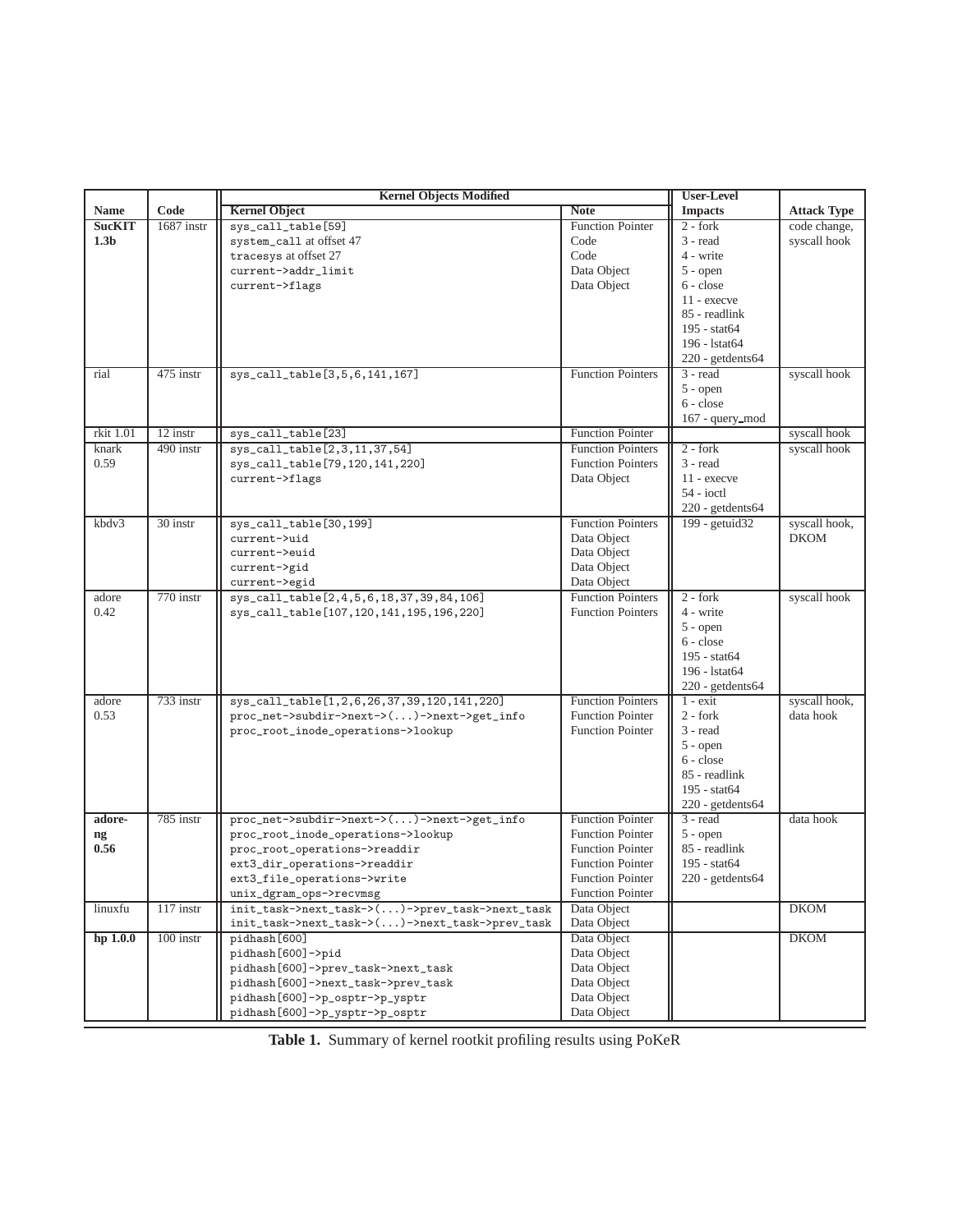From the "hooking behavior" aspect, we can generalize the rootkits' profiles to three hooking strategies: modifying existing kernel code, hooking system call entries, and hooking function pointers in data structures. For example, one rootkit that we profiled, SucKIT, modifies existing kernel code. Five rootkits (rial, rkit, knark, kbdv3, and adore 0.42) use syscall hooking as their primary attack vector, with two others (SucKIT and adore 0.53) employing it in addition to other attack techniques. Two rootkits (adore 0.53 and adoreng 0.56) hook function pointers in both static and dynamic kernel objects.

From the "targeted kernel objects" aspect, we can identify those kernel objects that are more likely to be manipulated by rootkits that manipulate kernel data structures directly. (This is also known as direct kernel object manipulation or DKOM). For example, some critical fields in the process control block (e.g., uid, euid) can be targeted (e.g., by the kbdv3 rootkit) for escalating the privilege of the process under which the rootkit code runs. The task list is often manipulated (e.g., by the linuxfu and hp rootkits) for process hiding purposes. Moreover, the semantics associated with the function pointers hijacked by kernel rootkits also reveal the rootkits' intentions. For example, function pointers get info and lookup can be hijacked (e.g., by adore 0.53 and adore-ng 0.56) to filter out "sensitive" information so that a rootkit can remain invisible in the compromised system.

Another interesting benefit of PoKeR's rootkit profiles is that they reveal the changes made between various versions of the same rootkit. Consider the three different adore rootkits in Table 1. Version 0.42 relies solely on a system call hooking attack. A later version, 0.53, lessens its reliance on system call hooking and hooks two kernel objects instead. Once adore becomes adore-ng, it moves to entirely relying on hooks in kernel objects. Such an evolution of adore's attack behavior is clearly illustrated by PoKeR's profiles.

## **5.2 Detailed Results for Three Representative Rootkits**

When conducting in-depth analysis of kernel rootkits, PoKeR is especially helpful in providing a human expert with information related to *what* a kernel rootkit did so that the expert can more quickly ascertain *why* the rootkit did it. In this section, we describe detailed profiling results for three kernel rootkits which each display different attack methodologies. In the following descriptions, we will present (1) an analysis of each rootkit based only on general knowledge of Linux and PoKeR's multi-aspect profile and (2) a manual analysis based on the rootkit's source code (which we have for the experiments.) Observations and explanations from analysis (1) are presented in normal text; while interpretations based on analysis (2) are indented and preceded by MANUAL INSPEC-TION RESULTS. Our intention is to show how a human expert can use PoKeR to quickly understand a rootkit's behavior without its source code. The descriptions also highlight how

closely the results from analysis (1) and (2) match and in particular, what PoKeR is or *is not* able to capture.

#### **5.2.1 adore-ng 0.56**

*Hooking Behavior* The hooking profile for adore-ng is quite interesting because it does not hook any system calls. In addition, one of its hooks requires combat tracking (Section 3.2) to reveal. The rootkit modifies six function pointers in various kernel objects. It is particularly interested in the proc file system, modifying three function pointers there. One of those pointers,  $proc\_net->(...)->get\_info$ , is located in an object that was dynamically allocated on the kernel's heap (and was found by combat tracking.) The other two, proc\_root\_inode\_operations->lookup and proc\_root\_operations->readdir are related to file operations on proc. The proc file system exports information from kernel-space to user-space and is used by applications that retrieve system information. ps, for example, retrieves the process list and netstat gets information about open network connections. The hiding of processes and network connections is the most likely reason for hooking proc.

MANUAL INSPECTION RESULTS: A quick search of the adore-ng source code confirms that the proc net hook is there to hide the existence of network connections on certain ports and the readdir hook is used to hide running processes. The lookup hook, however, is used to signal information to adore-ng's kernel component. The analysis above did not catch this.

Adore-ng also impacts the main ext3 file system. The first of these functions, ext3\_dir\_operations->readdir, is used to generate directory listings. The second function, ext3\_file\_operations->write, is used to write to files. The most obvious reason to hook readdir on the main file system would be to hide the existence of certain files. The write operation instead is to perform one layer of filtering so that rootkit-related information will not be visible.

MANUAL INSPECTION RESULTS: The source code review confirms that readdir is used to hide files. write is hijacked to ensure that hidden processes do not write to any of the system wide log files in /var.

Lastly, adore-ng hijacks the unix\_dgram\_ops->recvmsg function pointer, which would allow it to intercept UNIX domain socket messages, a type of inter-process communication. This one is quite puzzling. Inter-process communication seems like a very strange thing to intercept and potentially stop.

MANUAL INSPECTION RESULTS: The source code analysis reveals that it is used to intercept and delete messages to the system logging daemon.

*Targeted Kernel Objects* Based on PoKeR profiling results, it seems that adore-ng does not modify any kernel objects outside of function pointers and instead does its work by hijacking the control flow. In this respect the rootkit is not any more advanced than many system call hooking rootkits.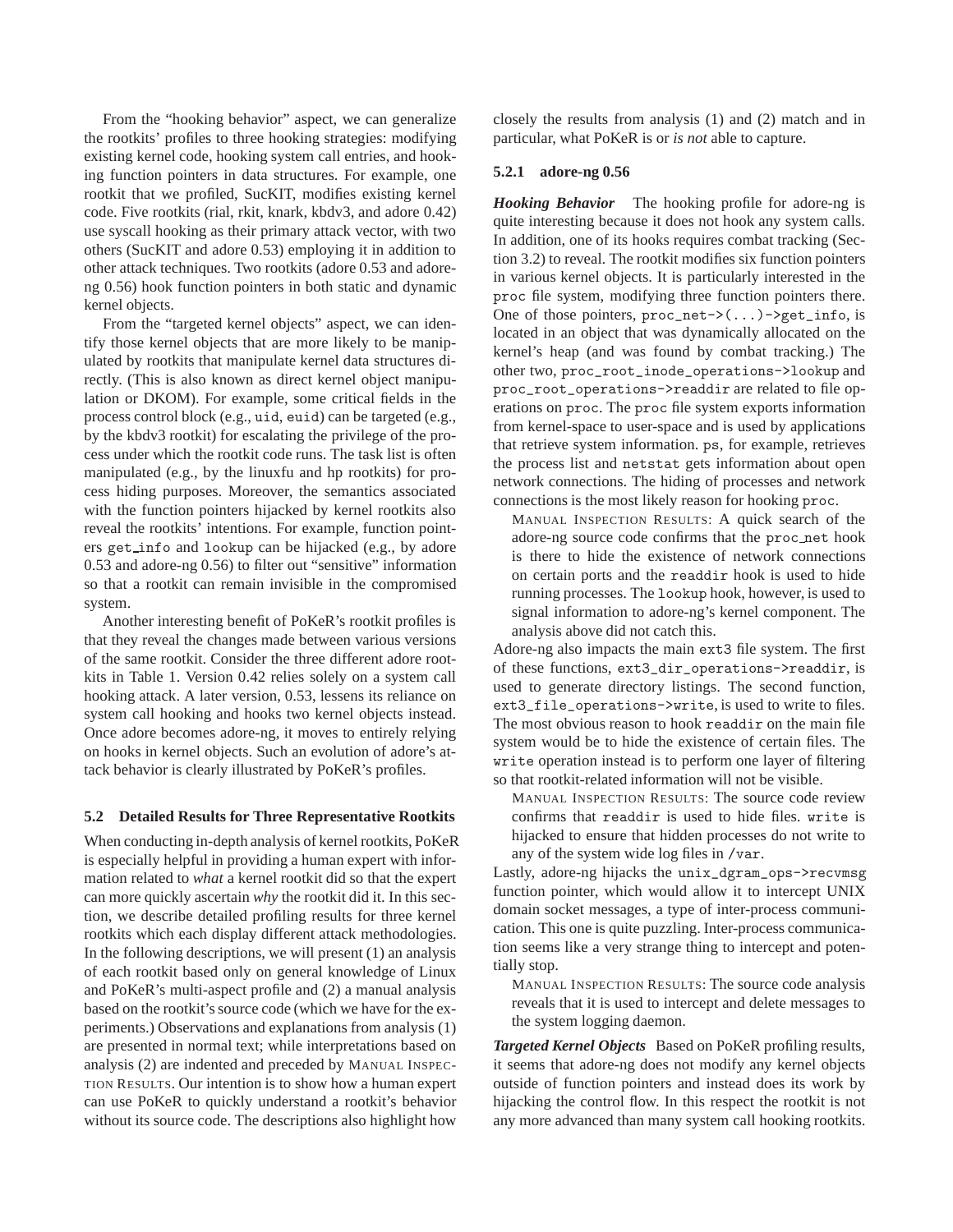| Address  | Order          | Instruction |                              |
|----------|----------------|-------------|------------------------------|
| C72EC40B | 22             | lcal1       | 0x00000414                   |
| C72EC410 | <b>DATA</b>    |             |                              |
| C72EC414 | 23             | pop         | %eax                         |
| C72EC415 | 24             | ret         |                              |
| .        |                |             |                              |
| C72EE0CB | 1              | push        | %ebp                         |
| C72EE0CC | 2              | mov         | %esp, %ebp                   |
| C72EE0CE | 3              | sub         | \$0x0C, %esp                 |
| C72EE0D1 | $\overline{4}$ | mov         | $0x00001000, %$ ecx          |
| C72EE0D6 | 5              | push        | %edi                         |
| C72EE0D7 | 6              | push        | %esi                         |
| C72EE0D8 | 7              | push        | %ebx                         |
| C72EE0D9 | 8              | movl        | $0x14$ (%ebp), %eax          |
| C72EE0DC | 9              | mov         | \$0x0804EF39, %ebx           |
| C72EE0E1 | 10             | sub         | $0x0804D040.$ %ebx           |
| C72EE0E7 | 11             | movl        | $0xC$ (%ebp), %edx           |
| C72EE0EA | 12             | movl        | $\%$ eax, $0$ xEC $(\%$ edx) |
| C72EE0F0 | 13             | mov1        | $0x8$ (%ebp), %esi           |
| C72EE0F3 | 14             | leal        | $0x400$ (%esi,%ebx), %esi    |
| C72EE0FA | 15             | movl        | %esi, -Ox4(%ebp)             |
| C72EE0FD | 16             | mov         | $0x00,$ %dl                  |
| C72EE0FF | 17             | mov         | %esi, %edi                   |
| C72EE101 | 18             | mov         | %dl, %al                     |
| C72EE103 | 19             |             | repz stosb %al, %es: (%edi)  |
| C72EE105 | 21             | lcal1       | OxFFFFE40B                   |

**Table 2.** Excerpt of SucKIT code extracted by PoKeR

However, it is important to note that while it does not modify any other kernel objects, its malicious code may still be modifying the system call results returned to user-level programs.

MANUAL INSPECTION RESULTS: The source code review confirms these results.

*User-Level Process Effects* Without modifying any system call table entries directly, adore-ng still manages to execute its malicious payload during system calls. This is logical, considering that the function pointers it modified would be called during various system calls. Our results show that five system calls from our corpus executed adore-ng code.

*Extracted Code* Adore-ng results in 785 instructions extracted.

## **5.2.2 SucKIT 1.3b**

*Hooking Behavior* SucKIT is another interesting rootkit mainly because it only modifies one entry in the system call table, 59. This isn't even an interesting entry; it corresponds to oldolduname. (Which, as one can imagine, is deprecated and not frequently used.) We hypothesize that this system call is used by a user-space control program to invoke certain kernel-level functions.

MANUAL INSPECTION RESULTS: The source code review reveals that the above hypothesis is mostly correct. SucKIT makes use of that system call entry to make the kernel function kmalloc callable from user-space. This allows it to allocate a place for its kernel component from user-space and then install it via /dev/kmem.

*Targeted Kernel Objects* The targeted kernel objects are very interesting, leading to a few important observations. First, PoKeR's memory read log indicates that SucKIT reads in the entire system call table. Second, it modifies the code of two kernel functions, system call and tracesys. These two functions can be used to dispatch system calls. For example, when a software interrupt 0x80 is received, the system call function directs the system call to the proper kernel handler by reading the function pointer from the system call table. These two observations lead us to hypothesize that SucKIT makes a copy of the system call table and modifies the dispatcher functions to use the new table instead of the old one.

MANUAL INSPECTION RESULTS: The source code review confirms that the above hypothesis is correct.

*User-Level Process Effects* In SucKIT's profile, we observed no modifications to relevant function pointers other than the one to the strange system call. However, since SucKIT directly overwrites kernel code in the Linux system call dispatcher, it still hijacks the control flow of key system calls using its alternate table. In our test suite, we find that SucKIT manages to hijack 10 of the 39 system calls.

*Extracted Code* One tidbit from the extracted code was interesting enough to warrant inclusion here. Table 2 shows the first few dozen instructions executed by the SucKIT rootkit. The table shows the virtual address where the code was located, the order in which the instructions were executed, and the extracted instructions themselves – all provided by PoKeR.

One unique property of SucKIT that can be seen from these instructions is that it has a tricky way of creating a global variable. SucKIT installs itself into the kernel by writing its malicious kernel payload directory into a piece of memory specially kmalloc'd and then executing it. The specific address of kernel memory where SucKIT will reside is not known at compile time. Global variables (the addresses of which must be known at compile time) are not available to the rootkit author. Rootkits that install as kernel modules do not have this problem as the kernel will dynamically relocate their code and data prior to execution. Given that SucKIT does not have the benefit of dynamic relocation, a trick is used to permit the use of global variables when their addresses cannot be known a priori. Instruction 21 in the table (lcall 0xFFFFE40B) makes a function call to an offset of the current page, in this case a negative number. This call causes instruction 22 (near the top of the table) to execute. The memory layout starting at instruction 22 is quite interesting. One can see the layout is: instruction 22 followed by 4 bytes of data followed by instructions 23 and 24. When instruction 22 executes (another local call) the address of the memory immediately following the lcall is pushed onto the stack. This is the return address, but here it corresponds to the address of the 4 bytes of data. The pop instruction that runs next moves that address into register eax and then is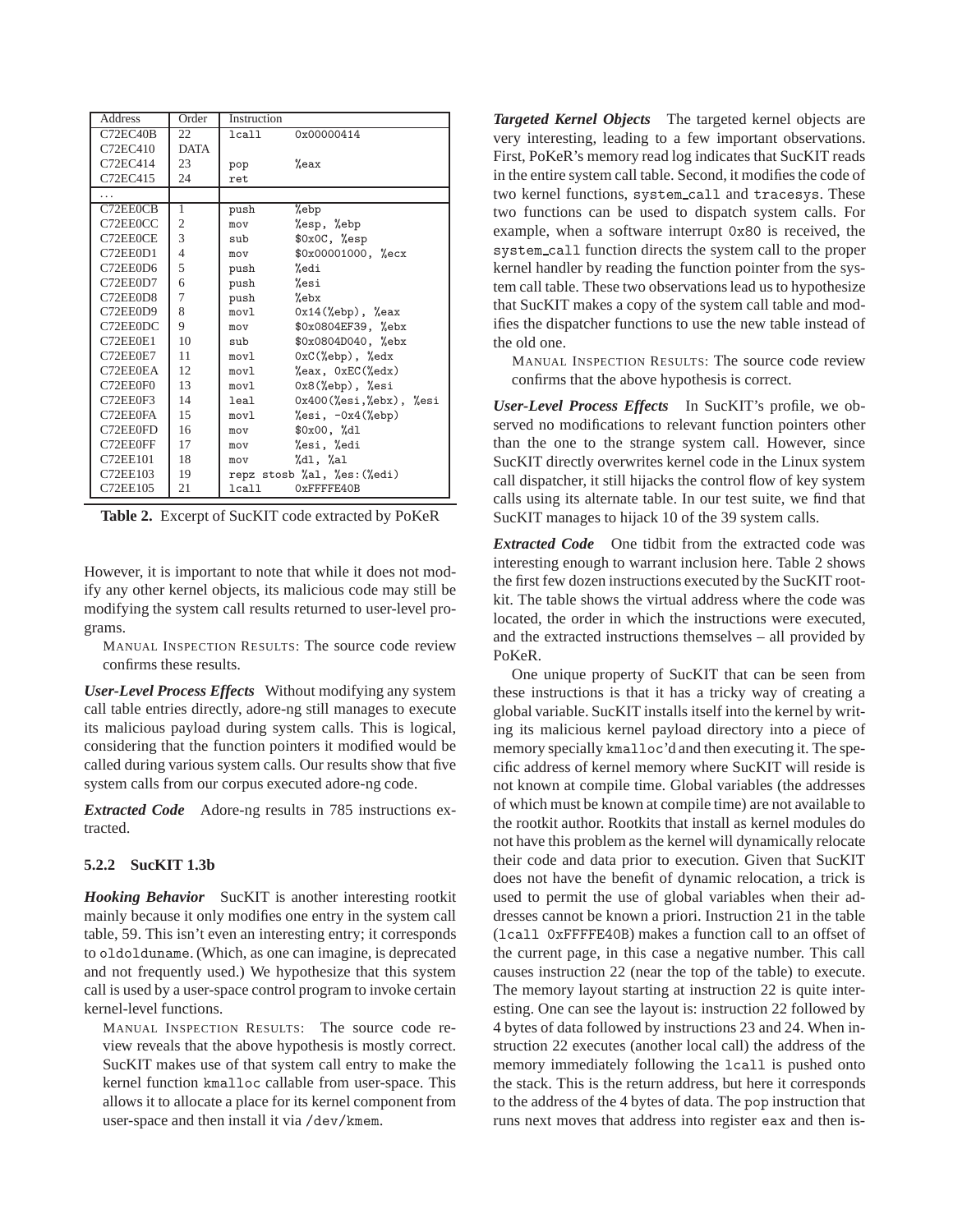sues a ret that returns control flow back to the main code. At this point register eax contains the address of the 4 bytes of data. This mechanism allows the attacker to achieve the functionality of global variables without having to worry about dynamic relocation.

MANUAL INSPECTION RESULTS: The source code review confirms the above analysis.

## **5.2.3 hide pid (hp) 1.0.0**

*Hooking Behavior* The hp rootkit modifies no function pointers and, in fact, does not hijack control flow at all. It also does not install persistent code. This is drastically different from the previous two rootkits.

MANUAL INSPECTION RESULTS: The source code review confirms these statements.

*Targeted Kernel Objects* The kernel object accessed by hp is the pid hash table. (pidhash is basically a table of task structures hashed by pid. It allows kernel functions to search for a process by pid without needing to traverse the entire process list. Entries in the hash table are still part of the process list, however.) It is possible to see the rootkit's intentions using the following excerpt from its object access log:

 $R - 0xc03a61a0 (0xc677c000): pidhash[600]$ <br> $R - 0xc677c078 (0x0000025a): pidhash[600]$ R - 0xc677c078 (0x0000025a): pidhash[600]->pid R - 0xc677c054 (0xc6780000): pidhash[600]->prev\_task  $R - 0xc677c050$  ( $0xc76d8000$ ): pidhash[600]->next\_task<br> $R - 0xc677c050$  ( $0xc76d8000$ ): pidhash[600]->next\_task R - 0xc677c050 (0xc76d8000): pidhash[600]->next\_task R - 0xc677c054 (0xc6780000): pidhash[600]->prev\_task W - 0xc76d8054 (0xc6780000): pidhash[600]->next\_task->prev\_task<br>R - 0xc677c054 (0xc6780000): pidhash[600]->prev\_task<br>W - 0xc6780050 (0xc76d8000): pidhash[600]->prev\_task->next\_task

As can be seen from the log, the rootkit reads pidhash[600] in the table, verifies it is the correct entry by checking the pid, and then proceeds to remove that entry from the process list by modifying the previous and next pointers of its neighbors. We point out that these task structures are dynamically allocated, yet our combat tracking technique is able to identify them accurately.

MANUAL INSPECTION RESULTS: The source code review confirms that the above analysis is correct.

*User-Level Process Effects* As mentioned above, the hp rootkit did not execute any malicious code during the execution of our corpus. As a result, we can infer that it does not install persistent code into the kernel and thus has no impact on the system calls.

MANUAL INSPECTION RESULTS: The source code review confirms that the above analysis is correct.

*Extracted Code* The extracted code of hp is extremely small – only 100 instructions. This makes sense considering that all it seems to do is remove an item from the process list, and lends evidence to the idea that it may not do anything else.

MANUAL INSPECTION RESULTS: The source code review confirms that the above analysis is correct.



**Figure 4.** PoKeR performance results

## **5.2.4 Summary**

For the three kernel rootkits analyzed above, the PoKeRbased analysis leads to 13 statements about the rootkits' behavior and 12 of them are confirmed by the analysis based on rootkit source code. (With 1 being mostly correct.) We highlight that the high accuracy of PoKeR is achieved based solely on one execution session and neither the source code nor the original binary of the rootkit was manually consulted. Our comparison also indicates that even when the rootkit source code is available, it would be technically convenient to first use PoKeR – instead of starting right from the source code – to achieve faster revelation and understanding of the rootkit's behavior.

## **5.3 Performance**

While performance is not always a significant concern for a honeypot system, we feel it necessary to give a general idea of the speed at which the various components of PoKeR run.

**Runtime PoKeR Module** We ran two basic tests to determine the performance of PoKeR's runtime component that generates the log entries. All tests were run under the system as described at the beginning of Section 5. We ran Unixbench 4.1.0 as well as a test timing kernel compilation under standard QEMU, QEMU + PoKeR without a rootkit being profiled, and QEMU + PoKeR while profiling the adore-ng rootkit. The results, normalized to the speed of standard QEMU, are shown in Figure 4. (Lower is better.) While in the profiling mode, PoKeR is 2.96x slower than standard QEMU for the kernel compilation test and about 5.88x slower under the Unixbench test. While not profiling (but simply waiting to detect an attack), the slowdown is significantly less, 1.17x for the kernel compilation case and 1.28x for the Unixbench case.

**QEMU** QEMU itself contributes a noticeable amount of overhead to our PoKeR prototype. Thoroughly benchmarking QEMU is outside the scope of this work, however a ba-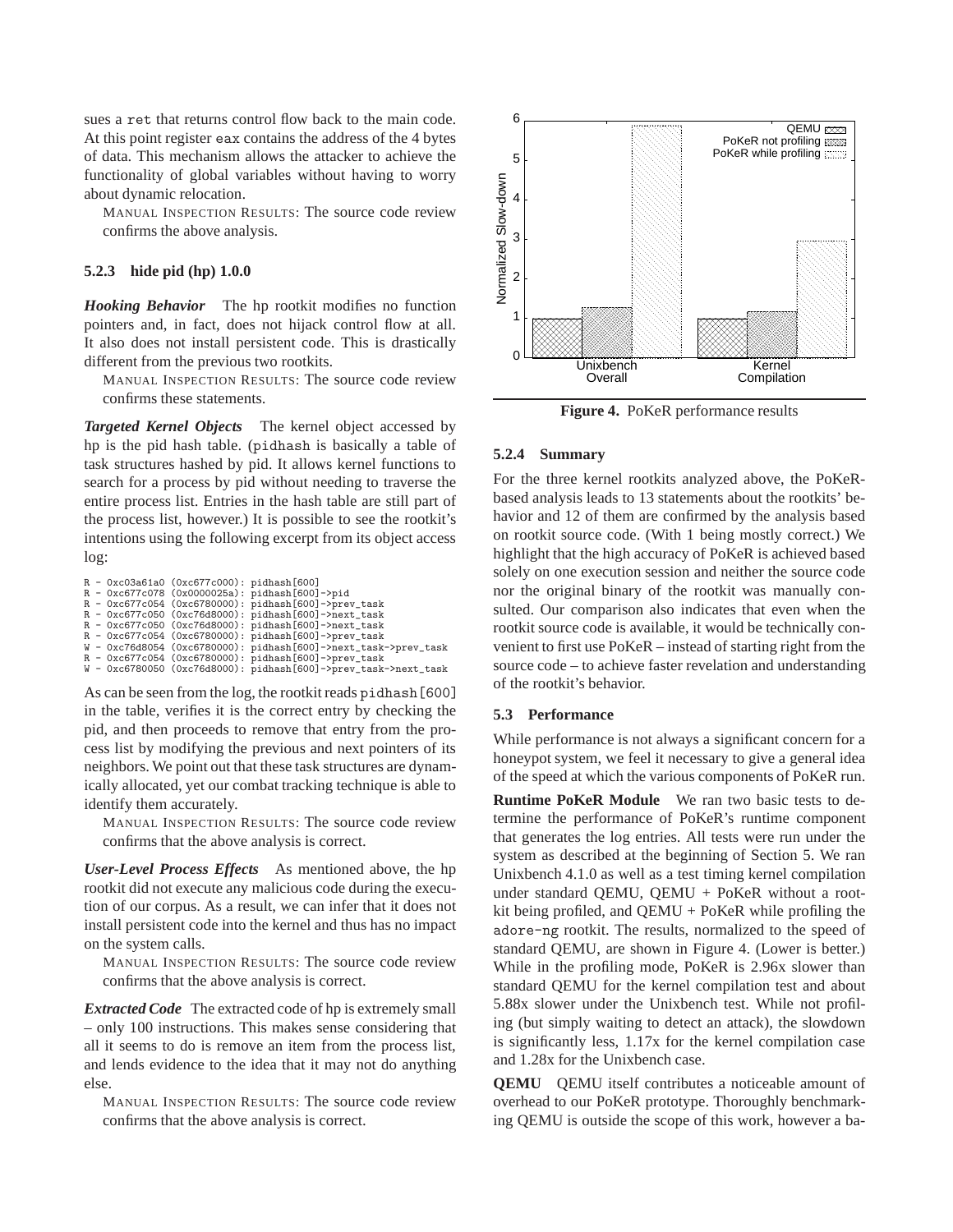sic benchmark is helpful for understanding PoKeR's overall performance. To test the overhead of QEMU we took version 0.9.1 (the latest release) and compared the performance of a native install of Ubuntu 8.10 to a QEMU+KQEMU virtualized copy. Both had access to the same amount of memory (512MB) and one processor core. A kernel compilation benchmark revealed an overhead of 3.8x. Given the portability of NICKLE to other dynamic translation-based VMMs such as VMware [Riley 2008], we believe that this portion of overhead could be reduced by making use of a more efficient VMM platform.

**Log Processing** To demonstrate the efficiency of log processing, the amount of time taken to process the log entries for each of the 10 rootkits in Table 1 was measured. The longest processing time was for rial: 3 minutes and 36 seconds. The shortest time was for rkit: 0.7 second. The average time across all 10 rootkits was 37 seconds.

## **6. Discussion**

In this section we will discuss potential attacks against PoKeR as well some of its limitations and future improvements.

## **6.1 Attacks**

There exist a number of potential attacks that a rootkit may employ to evade PoKeR.

Our current prototype relies on NICKLE to signal the execution of kernel rootkit code. However, if a kernel rootkit modifies kernel data directly from user-space using a memory access device such as /dev/kmem, PoKeR will not be able to profile it. We have synthesized such a rootkit, although it has limited functionality as it cannot execute its own kernel code. A related attack is one that uses only existing kernel code as in an advanced type of return-tolibc attack [Shacham 2007, Buchanan 2008] for the kernel. NICKLE would fail to generate the needed detection point for PoKeR. Existing approaches such as control-flow integrity [Abadi 2005] are able to detect these types of attacks and PoKeR could be engineered to use them to generate detection points.

Combat tracking implicitly relies on the fact that a rootkit must obtain dynamic kernel objects' addresses by starting a chain of reads at a static data object. A rootkit may not need to do this, however. It may, for example, call existing kernel code to retrieve the address of a data structure. In this case, the chain of reads would occur from legitimate kernel code and hence would not be logged. PoKeR can handle this situation by simply tracking all kernel reads instead of just rootkit reads, but at an increased performance penalty. Another potential approach would be to have PoKeR monitor all kernel reads as long as there is a pointer to malicious code on the current kernel stack. This pointer is likely a return address to the rootkit code, which has called the valid kernel code.

Another situation is one where a rootkit installs a code hook and uses it to walk the stack and find kernel object addresses on it. (If the rootkit author knows what functions have already been called prior to his hook, he can easily derive the type information for function arguments on the stack.) In this case, combat tracking would not be able to properly identify the types of data being read. PoKeR could be extended to monitor type information for items on the stack, similar to the way gdb does.

Finally, a rootkit may be able to scan kernel memory and guess at the identity of kernel objects, and do so with a high probability of success. One possible approach to combating this attack would be to periodically build a complete map of kernel objects (similar to SBCFI [Petroni 2007]). Assuming that this periodic map building occurred at regular intervals, PoKeR would be able to identify any dynamic kernel object with high probability, even without a chain of reads.

## **6.2 Limitations**

There are some limitations to our current PoKeR prototype. First, our current profiling results are not complete for fully and provably determining all aspects of a given rootkit. Instead, we are only focusing on four specific aspects of the rootkit's behavior. Our lack of completeness is a trait shared by other dynamic analysis based systems [Moser 2007, Lanzi 2009].

Second, the current prototype is still limited in revealing the context in which the rootkit-manipulated kernel objects were used. For example, in the adore-ng experiment we noticed that the IPC datagram receive function was hijacked. However the derived profile could not tell us why. Manually inspecting the adore-ng source code indicated that this was used to filter messages being sent to syslogd. Thus, it would be a huge advantage if PoKeR could be improved to automatically reveal that. In the meantime, we also recognize that PoKeR's user-level impact metric is still simplistic and we plan to extend it to determine the complete set of system calls that may get hijacked at runtime. Correlating modified kernel objects with a static analysis of the kernel's call graph as well as multiple path exploration [Moser 2007] are potential avenues of research in this area.

Finally, a rootkit may be able to detect virtualization or PoKeR's profiling mode and alter its actions accordingly. Note that as virtual machines become more prevalent, they are quickly becoming valid targets for attacks and rootkit authors are losing their incentive to avoid them. While efforts could be made to mask the presence of virtualization from the attacker, it is considered an unsolvable problem in the general sense [Garfinkel 2007].

## **7. Related Work**

**Analyzing Kernel-level Malware** The first area of related work includes recent efforts in investigating and understanding kernel malware behavior. For example, based on taint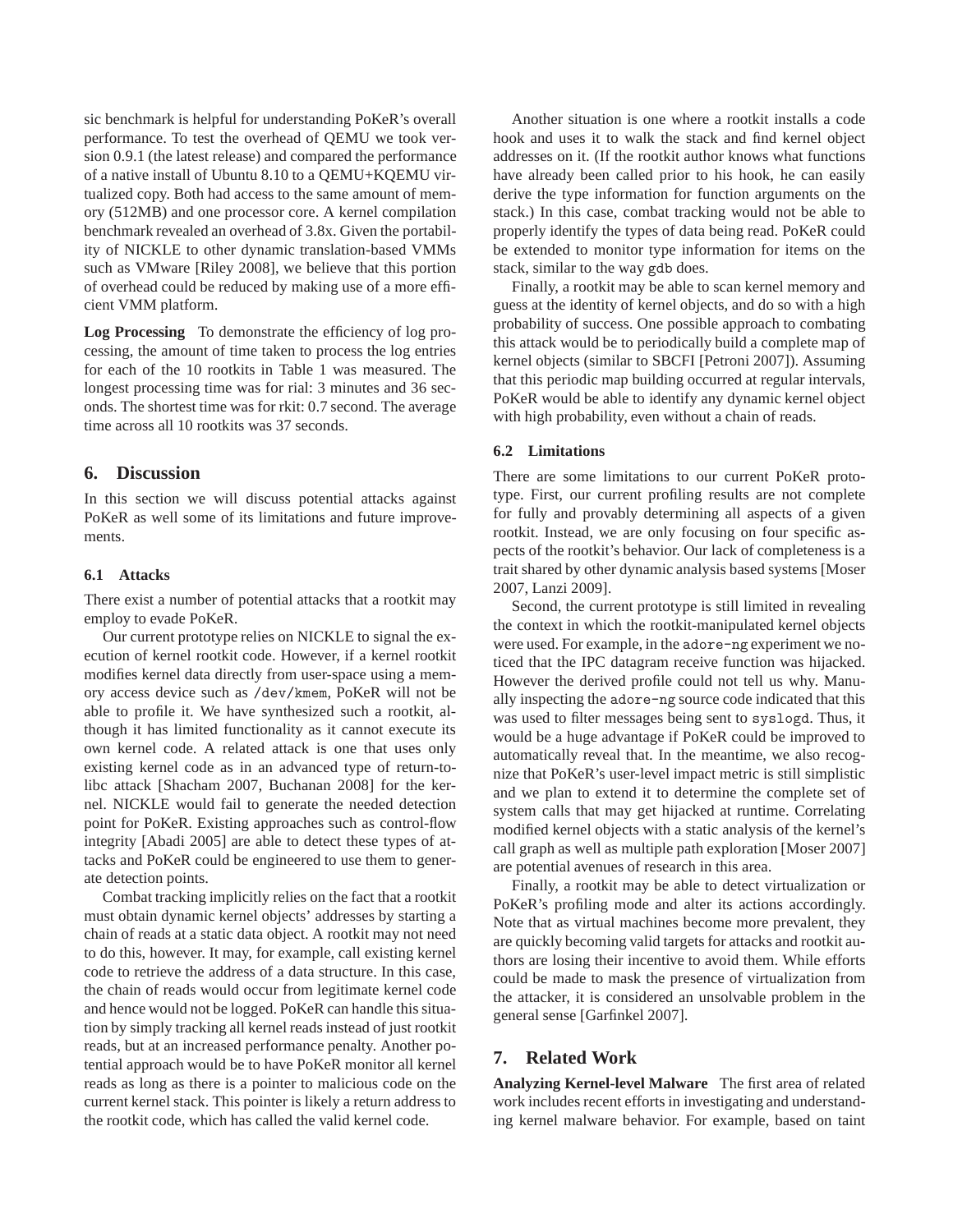analysis, Panorama [Yin 2007] performs system-wide information flow tracking to understand how sensitive data (e.g., user keystrokes) are stolen or manipulated by malware. Unfortunately, the underlying taint-based information flow techniques fundamentally suffer from control-flow evasion attacks [Cavallaro 2008] that directly break taint propagation. From another perspective, K-Tracer [Lanzi 2009] combines backward and forward slicing techniques to understand kernel rootkit behavior. However, the slicing operation requires prior determination of the sensitive data on which to perform the slicing analysis. As a result, although it is capable of dealing with regular kernel rootkits that hijack system call table entries, it becomes less efficient to handle advanced ones such as DKOM-capable rootkits. In comparison, with the capability of tracking both static and dynamic kernel objects, PoKeR does not rely on such prior knowledge and can work with DKOM-capable rootkits (e.g., the hp rootkit in Section 5.2.3) as well.

Several other approaches have recently been proposed to understand rootkit hooking behavior. HookFinder [Yin 2008] analyzes a given rootkit sample and reports a list of kernel hooks that are being used by the rootkit. HookMap [Wang 2008] instead aims to systematically enumerate all of the kernel hooks that can be hijacked for rootkit-hiding purposes. These approaches mainly focus on one aspect of rootkit behavior, i.e., the hooking behavior. However, they miss other aspects that are also important for rootkit profiling purposes.

**Detecting Rootkit Presence** The second area of related work is the detection of kernel rootkits based on certain rootkit-related characteristics. For example, Copilot [Petroni 2004] leverages a trusted piece of hardware to collect the runtime OS memory image and infers possible rootkit presence by detecting any kernel code integrity violations. That concept has been further extended to identify other types of violations regarding semantic integrity of dynamic kernel data [Petroni 2006] and state-based control-flow integrity of kernel code [Petroni 2007]. Other solutions such as VMwatcher [Jiang 2007] and Strider GhostBuster [Wang 2005] exploit the self-hiding goal of rootkits and infer their presence by detecting differences between the views of the same system from different perspectives. Note that all the above approaches detect rootkit presence based on certain symptoms exhibited by rootkits. However, these systems are not designed to profile kernel rootkit behavior. Some of these could, in principle, be used as PoKeR's detection point generators. However, given that they detect rootkit presence sometime after the attack is under way, some of the rootkit actions may have been missed.

**Preventing Rootkit Execution** There are also efforts that aim to prevent kernel rootkit execution. For example, Livewire [Garfinkel 2003] is a software virtualization-based intrusion detection system that aims to protect the guest OS kernel code and critical data structures from being modified. SecVisor [Seshadri 2007] enforces kernel code integrity by leveraging hardware virtualization support. NICKLE [Riley 2008] proposes a memory-shadowing scheme that ensures only authenticated kernel code be fetched and executed in the kernel space. Other approaches such as driver signing [Microsoft] and various forms of driver verification [Kruegel 2004, Wilhelm 2007] have also been proposed to protect kernel integrity. Interestingly, though these systems are primarily developed to enforce kernel integrity, they might be adapted to serve as instantaneous rootkit detection systems. The concept of on-the-fly emulation of malicious code has been studied at the user-level [Portokalidis 2008]; in this work we apply the concept to kernel-level rootkit profiling.

# **8. Conclusion**

We present the design, implementation, and evaluation of PoKeR, a kernel rootkit profiler that produces multi-aspect rootkit profiles which include hooking behavior, targeted kernel objects, user-level impacts, and executed rootkit code. In particular, via the combat tracking technique, PoKeR maintains a map of dynamic kernel objects, which allows it to accurately determine which kernel objects are modified by a rootkit. PoKeR is also able to extract the executed rootkit code and infer the potential impact the rootkit might have on user-level programs. PoKeR is evaluated using 10 realworld kernel rootkits, the profiles of which reveal a variety of attack methodologies and demonstrate PoKeR's effectiveness as a rootkit analysis aid.

**Acknowledgments** We would like to thank our shepherd, Ulfar Erlingsson, and the anonymous reviewers for their nu- ´ merous, insightful comments that helped improve the presentation of this paper. We would also like to thank Junghwan Rhee for providing us with the code for his linuxfu rootkit. This work was supported in part by the US National Science Foundation (NSF) under Grants 0546173, 0716376, 0716444, 0852131, and 0855297. Any opinions, findings, and conclusions or recommendations expressed in this material are those of the authors and do not necessarily reflect the views of the NSF.

## **References**

- [Abadi 2005] Martín Abadi, Mihai Budiu, Úlfar Erlingsson, and Jay Ligatti. Control-flow integrity: Principles, implementations, and applications. In *ACM Conference on Computer and Communications Security*, November 2005.
- [Bellard 2005] Fabrice Bellard. QEMU: A Fast and Portable Dynamic Translator. In *Proceedings of the USENIX Annual Technical Conference, FREENIX Track*, pages 41–46, 2005.
- [Boehm 1988] Hans Boehm and Mark Weiser. Garbage collection in an uncooperative environment. *Software, Practice and Experience*, 18(9):807–820, September 1988.
- [Buchanan 2008] Erik Buchanan, Ryan Roemer, Hovav Shacham, and Stefan Savage. When good instructions go bad: Generalizing return-oriented programming to RISC. In Paul Syverson and